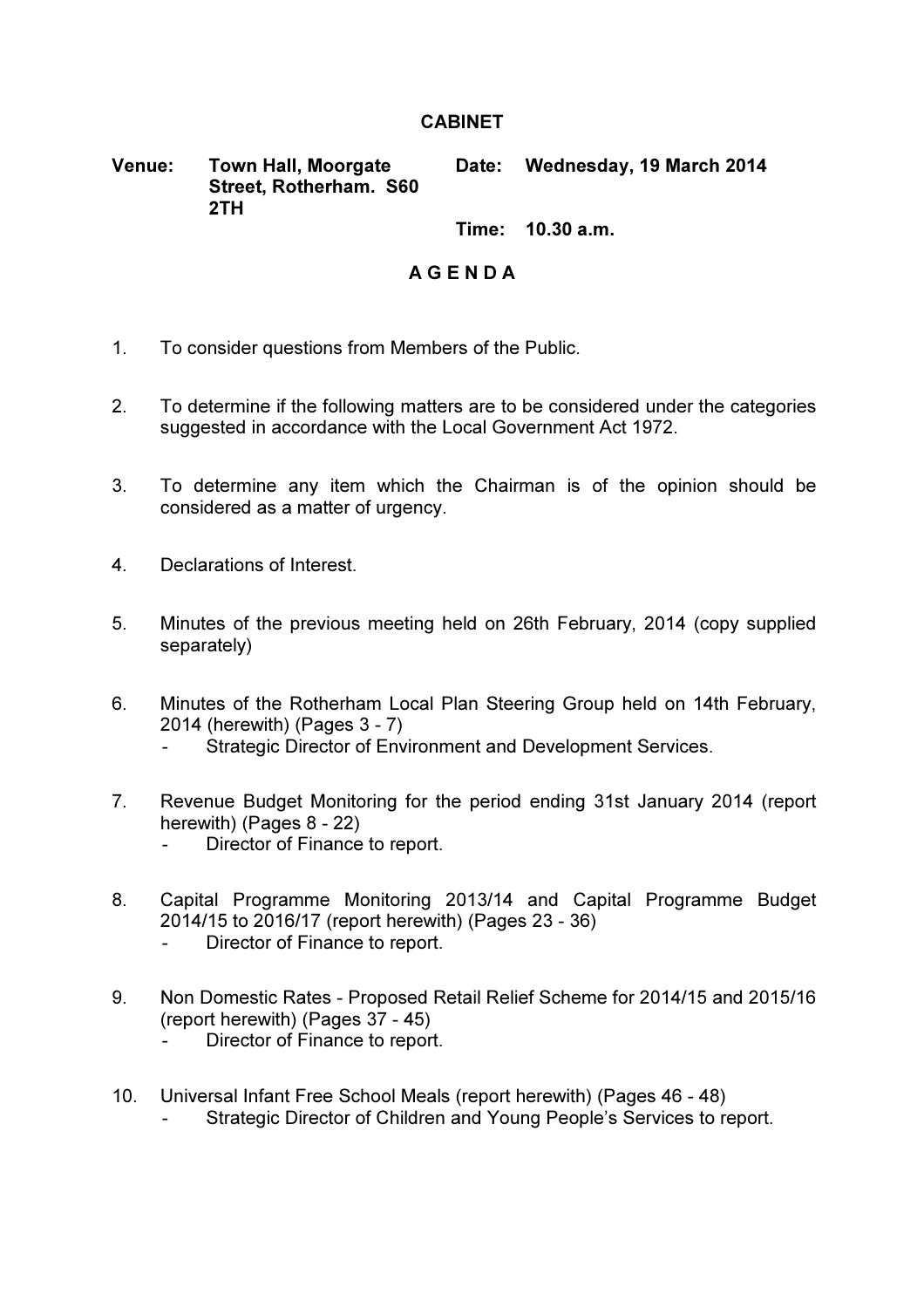- 11. Debt Management and Recovery Policy for Adult Social Care Debt (report herewith) (Pages 49 - 76)
	- Strategic Director of Neighbourhoods and Adult Services to report.
- 12. Children's Centre Building Principles for Use (report herewith) (Pages 77 82) Strategic Director of Children and Young People's Services to report.
- 13. Director of Public Health Annual Report (herewith) (Pages 83 117) Director of Public Health to report.
- 14. Public Health Commissioning Plan (report herewith) (Pages 118 127) Director of Public Health to report.
- 15. Exclusion of the Press and Public. The following items are likely to be considered in the absence of the press and public as being exempt under Paragraph 3 of Part 1 of Schedule 12A to the Local Government Act 1972 (as amended March 2006) (information relating to the financial or business affairs).
- 16. Rationalisation of the Property Portfolio: Clifton Court, Doncaster Gate, Rotherham (advance notice given) (report herewith) (Pages 128 - 133)
	- Strategic Director of Environment and Development Services to report.
- 17. New Discretionary Rate Relief Top Up Applications (report herewith) (advance notice given) (Pages 134 - 136)
	- Director of Finance to report.
- 18. New Discretionary Rate Relief Applications (advance notice given) (report herewith) (Pages 137 - 139)
	- Director of Finance to report.
- 19. Review of Council Office Accommodation in the South of the Borough (report herewith)(\*) (Pages 140 - 143)
	- Strategic Director of Environment and Development Services to report.
- 20. Former Council Offices, New Street, Dinnington (report herwith)(\*) (Pages 144 154)
	- Strategic Director of Environment and Development Services to report.
- 21. Commissioning Effective Weight Management Services for Rotherham (report herewith) (\*) (Pages 155 - 160)
	- Director of Public Health to report.
- 22. Magna Trust Loan Request (report herewith) (\*) (Pages 161 165)